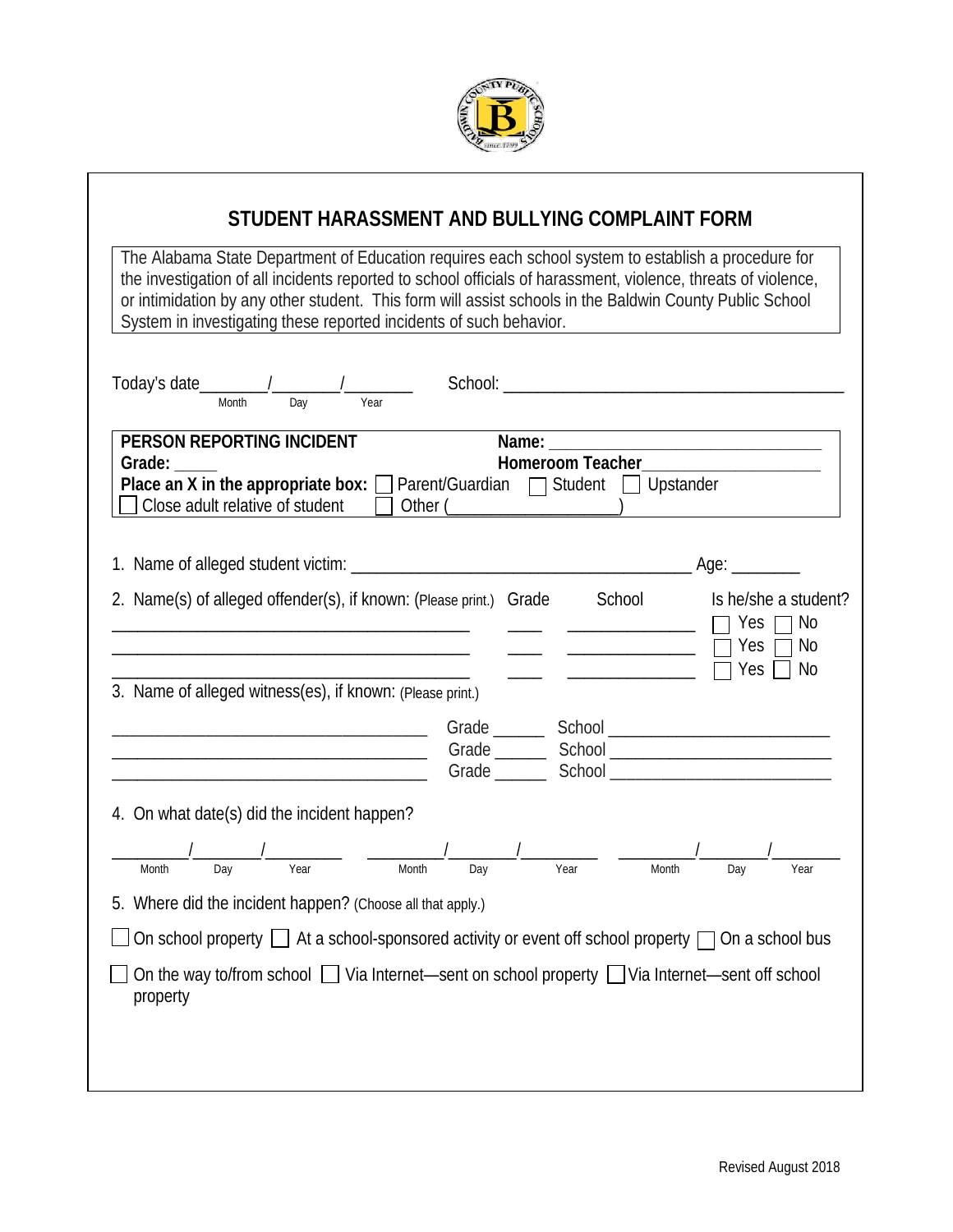| 6. Place a check next to the statement(s) that best describe(s) what happened. (Choose all that apply.) |                               |  |  |  |
|---------------------------------------------------------------------------------------------------------|-------------------------------|--|--|--|
| Any bullying, harassment, or intimidation that involves physical aggression                             |                               |  |  |  |
| Hitting, kicking, shoving, spitting, hair pulling, or throwing something                                |                               |  |  |  |
| Getting another person to hit or harm the student                                                       |                               |  |  |  |
| Teasing, name-calling, making critical remarks, or threatening, in person or by other means             |                               |  |  |  |
| Demeaning and making the victim the object of jokes                                                     |                               |  |  |  |
| Making rude and /or threatening gestures                                                                |                               |  |  |  |
| Intimidating (bullying), extorting, or exploiting                                                       |                               |  |  |  |
| Spreading harmful rumors or gossip                                                                      |                               |  |  |  |
| Cyberbullying (e.g., social media including Facebook, Twitter, Snapchat, Instagram, Kik, etc.)          |                               |  |  |  |
| Sexual in nature                                                                                        |                               |  |  |  |
| Related to the student's perceived sexual orientation                                                   |                               |  |  |  |
| Excluding or rejecting the student                                                                      |                               |  |  |  |
| Related to the student's disability                                                                     |                               |  |  |  |
| Electronic communication (e.g., e-mail, text, sexting, etc.)                                            |                               |  |  |  |
| Racial harassment                                                                                       |                               |  |  |  |
| Sexual harassment                                                                                       |                               |  |  |  |
| Other                                                                                                   |                               |  |  |  |
| 7. Describe the incident(s), including what the alleged offender(s) said or did. (Please print.)        |                               |  |  |  |
|                                                                                                         |                               |  |  |  |
|                                                                                                         |                               |  |  |  |
| 8. Why did the bullying, harassment, or intimidation occur? (Choose all that apply.)                    |                               |  |  |  |
| Because of race                                                                                         | Because of immigration status |  |  |  |
| Because of ethnicity                                                                                    | Because of sex                |  |  |  |
| Because of color                                                                                        | Because of gender             |  |  |  |
| Because of ancestry                                                                                     | Because of gender identity    |  |  |  |
| Because of national origin                                                                              | Because of gender expression  |  |  |  |
| Because of religion                                                                                     | Because of sexual orientation |  |  |  |
|                                                                                                         |                               |  |  |  |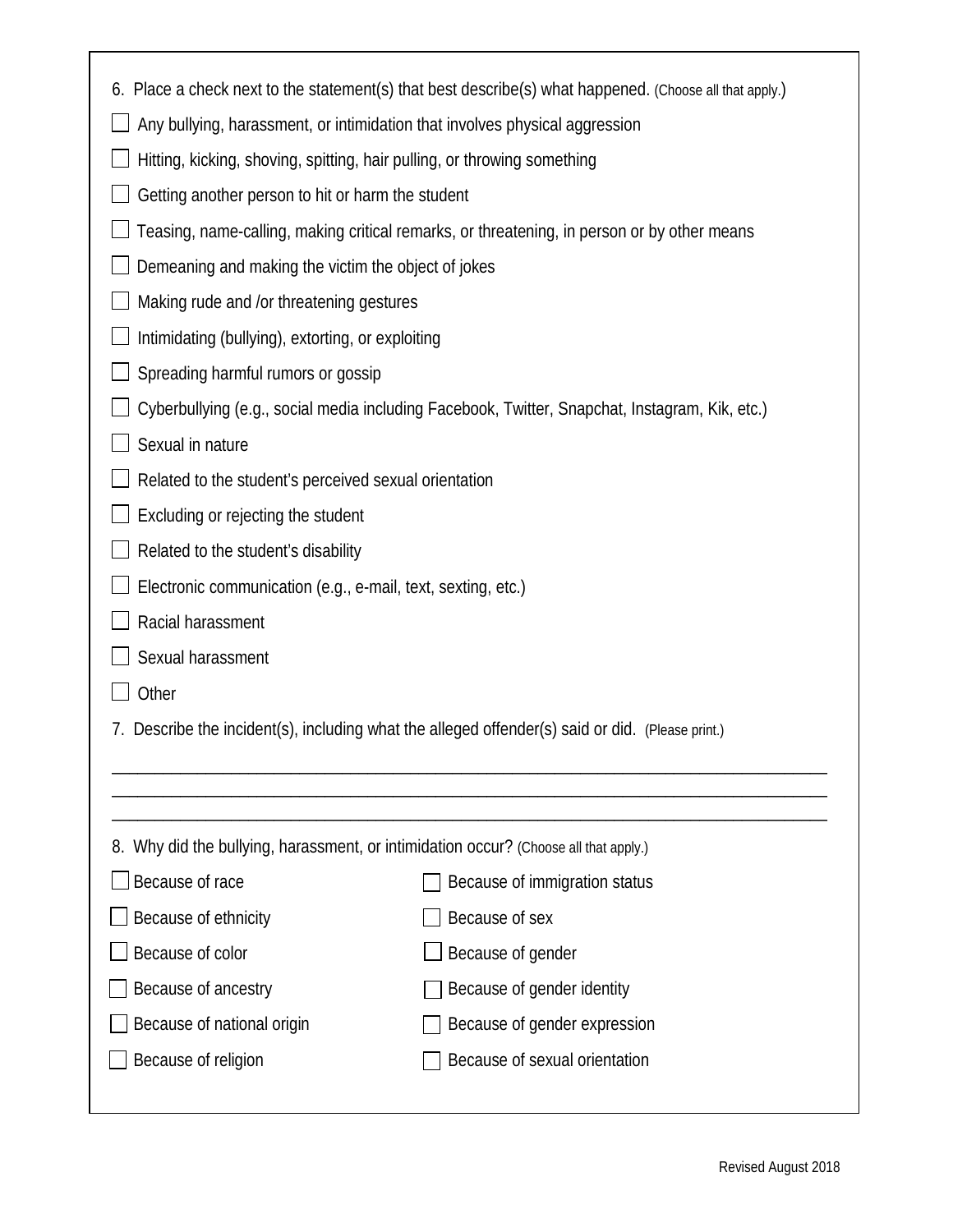| Because of family/parent/material status                                                                     | Because of age                                                                                     |  |  |  |  |
|--------------------------------------------------------------------------------------------------------------|----------------------------------------------------------------------------------------------------|--|--|--|--|
| Because of physical disability                                                                               | Because of poverty/socioeconomic status                                                            |  |  |  |  |
| Because of language                                                                                          | To impress others                                                                                  |  |  |  |  |
| Just to be mean                                                                                              | Because of another reason (specify) ___________                                                    |  |  |  |  |
| Because of mental disability                                                                                 | The reason is unknown                                                                              |  |  |  |  |
| 9. Did a physical injury result from this incident? (Check the appropriate box.)                             |                                                                                                    |  |  |  |  |
| $\Box$ No $\Box$ Yes, but it did not require medical attention $\Box$ Yes, and it required medical attention |                                                                                                    |  |  |  |  |
| 10. Is there any additional information that you would like to provide? (Please print.)                      |                                                                                                    |  |  |  |  |
|                                                                                                              |                                                                                                    |  |  |  |  |
|                                                                                                              |                                                                                                    |  |  |  |  |
|                                                                                                              | (Attach a separate sheet, if necessary)                                                            |  |  |  |  |
|                                                                                                              | I agree that all of the information on this form is accurate and true to the best of my knowledge. |  |  |  |  |
|                                                                                                              |                                                                                                    |  |  |  |  |
| Name:                                                                                                        |                                                                                                    |  |  |  |  |
| Date:                                                                                                        |                                                                                                    |  |  |  |  |
|                                                                                                              |                                                                                                    |  |  |  |  |
|                                                                                                              |                                                                                                    |  |  |  |  |
|                                                                                                              |                                                                                                    |  |  |  |  |
|                                                                                                              | This section is to be completed by school officials.                                               |  |  |  |  |
|                                                                                                              |                                                                                                    |  |  |  |  |
|                                                                                                              | Investigation Findings of the Harassment/Bullying Incident                                         |  |  |  |  |

٦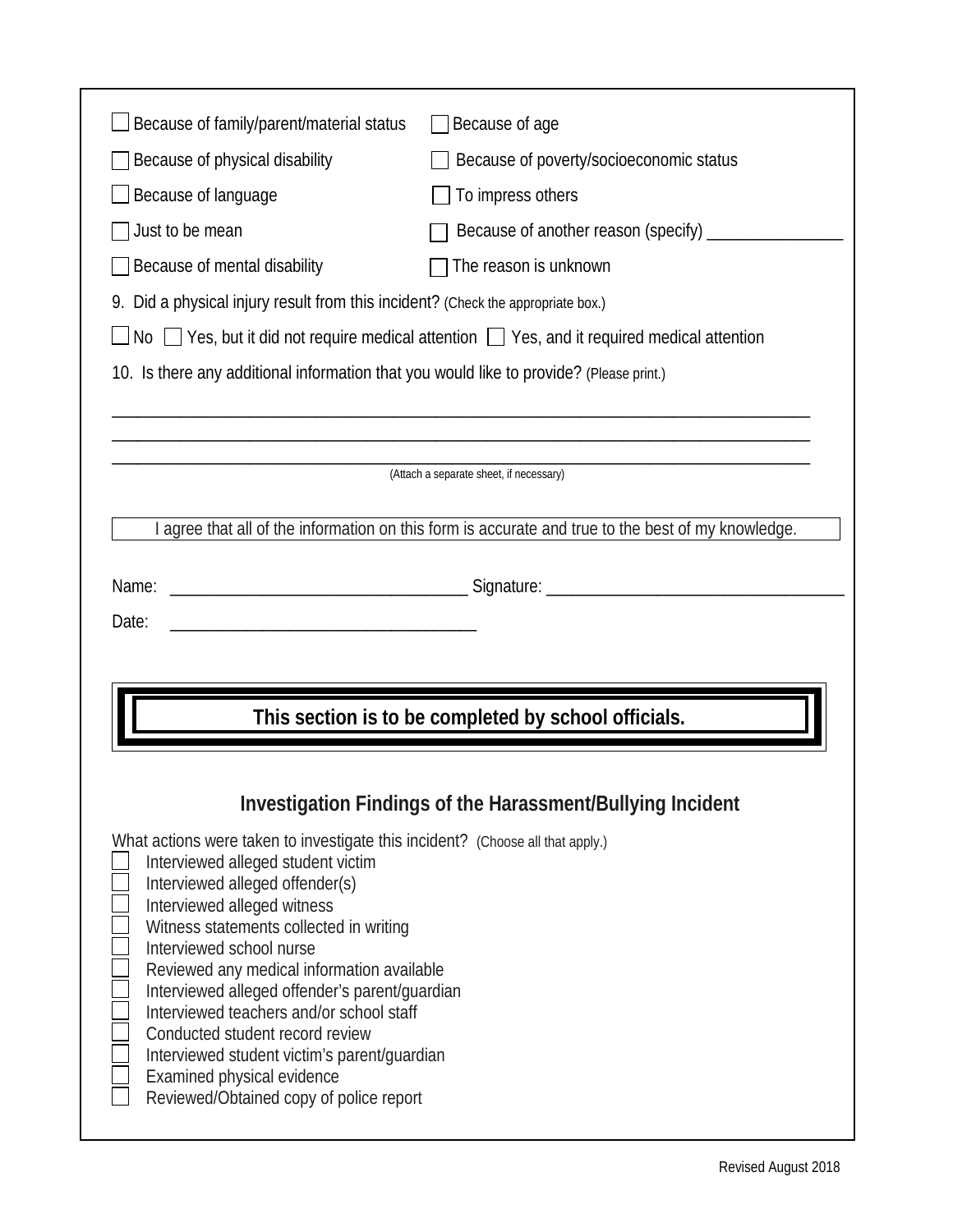| Examined video evidence<br>Conducted meeting with school resource officer<br>Reviewed social media site                                                                                                                                                                                                                                                                                                                                                                                                                                                                                                                                                                                                                                                                                                                                                                                                                                                                                      |
|----------------------------------------------------------------------------------------------------------------------------------------------------------------------------------------------------------------------------------------------------------------------------------------------------------------------------------------------------------------------------------------------------------------------------------------------------------------------------------------------------------------------------------------------------------------------------------------------------------------------------------------------------------------------------------------------------------------------------------------------------------------------------------------------------------------------------------------------------------------------------------------------------------------------------------------------------------------------------------------------|
| What corrective actions were taken in this case? (Choose all that apply.)<br>None were required; this was a false allegation<br>None; the incident did not warrant any corrective action<br>None; no bullying occurred<br>None; no harassment occurred<br>None; no intimidation occurred<br>None; the alleged incident could not be verified<br>Determined as a conflict and not bullying, harassment, or intimidation<br>Student conference<br>Student warning<br>Letter of apology<br>$\Box$<br>Mediation<br>Counseling<br>Ē<br>Parent letter<br>Parent telephone call<br>Parent conference<br>Detention<br>On campus suspension (OCS)<br>Out of school suspension<br>Expulsion<br>Behavior contract<br>Plan of support to include a "go to" adult in the school<br>Separation from other student to include transfer or change in schedule<br>Meeting with school resource officer<br>Developed template for safety plan<br>Additional pertinent information gained during the interview: |
|                                                                                                                                                                                                                                                                                                                                                                                                                                                                                                                                                                                                                                                                                                                                                                                                                                                                                                                                                                                              |
|                                                                                                                                                                                                                                                                                                                                                                                                                                                                                                                                                                                                                                                                                                                                                                                                                                                                                                                                                                                              |
| (Attach a separate sheet, if necessary)                                                                                                                                                                                                                                                                                                                                                                                                                                                                                                                                                                                                                                                                                                                                                                                                                                                                                                                                                      |
|                                                                                                                                                                                                                                                                                                                                                                                                                                                                                                                                                                                                                                                                                                                                                                                                                                                                                                                                                                                              |